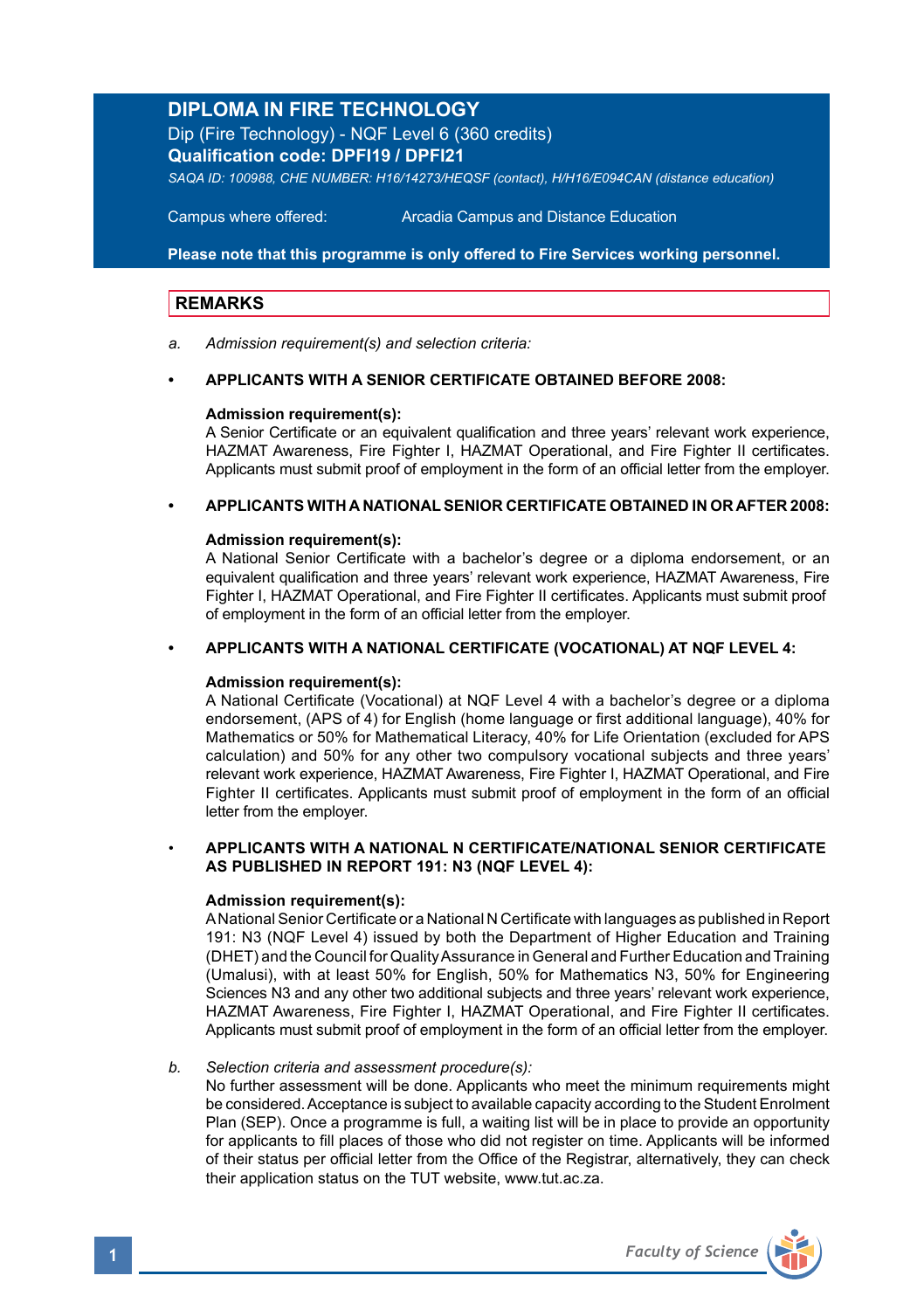- *c. Recognition of Prior Learning (RPL), equivalence and status:* See Chapter 30 of Students' Rules and Regulations.
- *d. Intake for the qualification:* January only.
- *e. Presentation:*
	- Arcadia Campus: block-mode classes.
	- Distance education presented as online block-mode classes with limited contact classes per module per semester at Cape Town or Durban service points.
- *f. Minimum duration:* Three years.
- *g. Exclusion and readmission:* See Chapter 2 of Students' Rules and Regulations.
- *h. WIL in Fire Technology I and II:* See Chapter 5 of Students' Rules and Regulations.

# **CURRICULUM**

# **OPTION 1: ARCADIA CAMPUS (DPFI19)**

| <b>FIRST YEAR</b>                        |                                                                |              |               |                                |  |  |  |
|------------------------------------------|----------------------------------------------------------------|--------------|---------------|--------------------------------|--|--|--|
| CODE                                     | <b>MODULE</b>                                                  | <b>NOF-L</b> | <b>CREDIT</b> | <b>PREREQUISITE MODULE(S)</b>  |  |  |  |
| 11P105X                                  | <b>Communication for Academic</b><br>Purposes                  | (5)          | (10)          |                                |  |  |  |
| <b>CPL105X</b>                           | <b>Computer Literacy</b>                                       | (5)          | (10)          |                                |  |  |  |
| GCH105D                                  | General Chemistry I                                            | (5)          | (24)          |                                |  |  |  |
| GPH105D                                  | General Physics I                                              | (5)          | (24)          |                                |  |  |  |
| <b>INI125D</b>                           | Information Literacy I<br>(block module)                       | (5)          | (2)           |                                |  |  |  |
| <b>LFI125X</b>                           | Life Skills I (block module)                                   | (5)          | (2)           |                                |  |  |  |
| <b>MAS105X</b>                           | Mathematics and Statistics I                                   | (5)          | (12)          |                                |  |  |  |
|                                          | <b>FIRST SEMESTER</b>                                          |              |               |                                |  |  |  |
| <b>FTE115D</b>                           | Fire Technology I                                              | (5)          | (12)          |                                |  |  |  |
| <b>SECOND SEMESTER</b>                   |                                                                |              |               |                                |  |  |  |
| EMG115D                                  | <b>Emergency Management I</b>                                  | (5)          | (12)          |                                |  |  |  |
| <b>FCO115D</b>                           | <b>Building Construction I</b>                                 | (5)          | (12)          |                                |  |  |  |
| TOTAL CREDITS FOR THE FIRST YEAR:<br>120 |                                                                |              |               |                                |  |  |  |
| <b>SECOND YEAR</b>                       |                                                                |              |               |                                |  |  |  |
| <b>CODE</b>                              | <b>MODULE</b>                                                  | <b>NOF-L</b> | <b>CREDIT</b> | <b>PREREQUISITE MODULE(S)</b>  |  |  |  |
| <b>FIRST SEMESTER</b>                    |                                                                |              |               |                                |  |  |  |
| EXF216D                                  | WIL in Fire Technology I<br>(first- or second-semester module) | (6)          | (30)          |                                |  |  |  |
| FCH216D                                  | Fire Chemistry II                                              | (6)          | (12)          | General Chemistry I            |  |  |  |
| <b>FCO216D</b>                           | <b>Building Construction II</b>                                | (6)          | (12)          | <b>Building Construction I</b> |  |  |  |
|                                          |                                                                |              |               |                                |  |  |  |

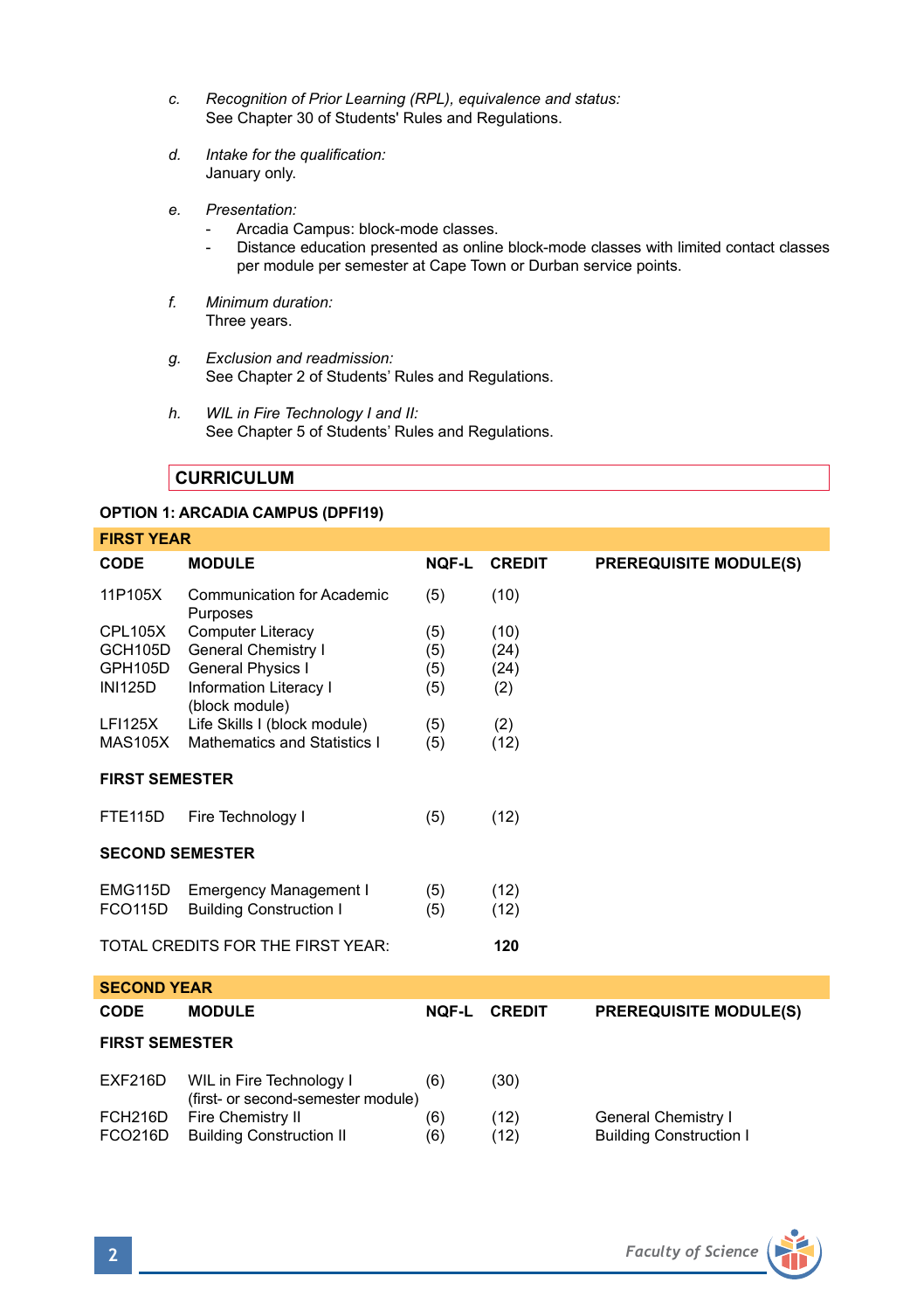| FPH216D                                     | <b>Fire Physics II</b>                                                                              | (6)               | (18)                 | General Physics I                                                      |  |
|---------------------------------------------|-----------------------------------------------------------------------------------------------------|-------------------|----------------------|------------------------------------------------------------------------|--|
|                                             | TOTAL CREDITS FOR THE SEMESTER:                                                                     |                   | 72                   |                                                                        |  |
| <b>SECOND SEMESTER</b>                      |                                                                                                     |                   |                      |                                                                        |  |
| EMG216D<br><b>FHY216D</b><br><b>FTE216D</b> | <b>Emergency Management II</b><br>Fire Hydraulics II<br>Fire Technology II                          | (6)<br>(6)<br>(6) | (12)<br>(18)<br>(18) | <b>Emergency Management I</b><br>Fire Technology I                     |  |
|                                             | TOTAL CREDITS FOR THE SEMESTER:                                                                     |                   | 48                   |                                                                        |  |
|                                             | TOTAL CREDITS FOR THE SECOND YEAR:                                                                  |                   | 120                  |                                                                        |  |
| <b>THIRD YEAR</b>                           |                                                                                                     |                   |                      |                                                                        |  |
| <b>CODE</b>                                 | <b>MODULE</b>                                                                                       | <b>NOF-L</b>      | <b>CREDIT</b>        | <b>PREREQUISITE MODULE(S)</b>                                          |  |
| <b>FIRST SEMESTER</b>                       |                                                                                                     |                   |                      |                                                                        |  |
| EXF316D<br><b>FCO316D</b>                   | WIL in Fire Technology II<br>(first- or second-semester module)<br><b>Building Construction III</b> | (6)<br>(6)        | (30)<br>(12)         | WIL in Fire Technology I<br><b>Building Construction II</b>            |  |
| FHY316D<br>FTE316D                          | Fire Hydraulics III<br>Fire Technology III                                                          | (6)<br>(6)        | (15)<br>(24)         | Fire Hydraulics II<br>Fire Technology II                               |  |
|                                             | TOTAL CREDITS FOR THE SEMESTER:                                                                     |                   | 81                   |                                                                        |  |
| <b>SECOND SEMESTER</b>                      |                                                                                                     |                   |                      |                                                                        |  |
| EMG316D<br>FCH316D<br>FPH316D               | <b>Emergency Management III</b><br>Fire Chemistry III<br>Fire Physics III                           | (6)<br>(6)<br>(6) | (12)<br>(15)<br>(12) | <b>Emergency Management II</b><br>Fire Chemistry II<br>Fire Physics II |  |
| TOTAL CREDITS FOR THE SEMESTER:<br>39       |                                                                                                     |                   |                      |                                                                        |  |
| TOTAL CREDITS FOR THE THIRD YEAR:<br>120    |                                                                                                     |                   |                      |                                                                        |  |
| TOTAL CREDITS FOR THE QUALIFICATION:<br>360 |                                                                                                     |                   |                      |                                                                        |  |

# **OPTION 2: DISTANCE EDUCATION (DPFI21)**

| <b>FIRST YEAR</b>     |                                          |              |               |                               |  |
|-----------------------|------------------------------------------|--------------|---------------|-------------------------------|--|
| <b>CODE</b>           | <b>MODULE</b>                            | <b>NOF-L</b> | <b>CREDIT</b> | <b>PREREQUISITE MODULE(S)</b> |  |
| 11P105U               | Communication for Academic<br>Purposes   | (5)          | (10)          |                               |  |
| <b>CPL105U</b>        | Computer Literacy                        | (5)          | (10)          |                               |  |
| <b>GCH105U</b>        | General Chemistry I                      | (5)          | (24)          |                               |  |
| GPH105U               | <b>General Physics I</b>                 | (5)          | (24)          |                               |  |
| <b>INI125U</b>        | Information Literacy I<br>(block module) | (5)          | (2)           |                               |  |
| <b>LFI125U</b>        | Life Skills I (block module)             | (5)          | (2)           |                               |  |
| <b>MAS105U</b>        | Mathematics and Statistics I             | (5)          | (12)          |                               |  |
| <b>FIRST SEMESTER</b> |                                          |              |               |                               |  |
| <b>FTE115U</b>        | Fire Technology I                        | (5)          | (12)          |                               |  |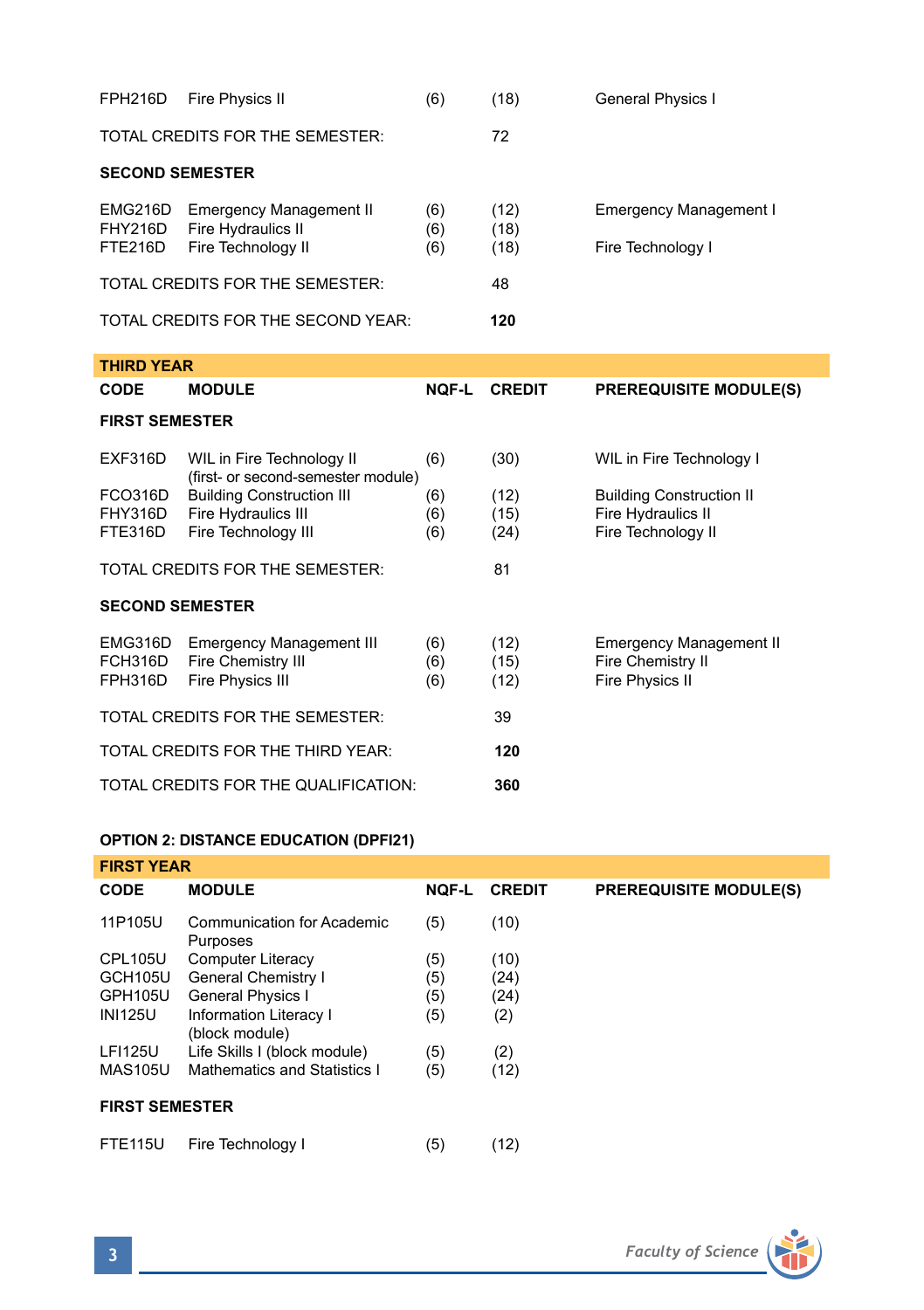# **SECOND SEMESTER**

|                                          | EMG115U Emergency Management I  | (5) | (12) |  |
|------------------------------------------|---------------------------------|-----|------|--|
|                                          | FCO115U Building Construction I | (5) | (12) |  |
| TOTAL CREDITS FOR THE FIRST YEAR:<br>120 |                                 |     |      |  |

| <b>SECOND YEAR</b>                    |                                                                |              |               |                                |  |
|---------------------------------------|----------------------------------------------------------------|--------------|---------------|--------------------------------|--|
| <b>CODE</b>                           | <b>MODULE</b>                                                  | <b>NOF-L</b> | <b>CREDIT</b> | <b>PREREQUISITE MODULE(S)</b>  |  |
| <b>FIRST SEMESTER</b>                 |                                                                |              |               |                                |  |
| EXF216U                               | WIL in Fire Technology I<br>(first- or second-semester module) | (6)          | (30)          |                                |  |
| FCH216U                               | Fire Chemistry II                                              | (6)          | (12)          | General Chemistry I            |  |
| <b>FCO216U</b>                        | <b>Building Construction II</b>                                | (6)          | (12)          | <b>Building Construction I</b> |  |
| <b>FPH216U</b>                        | Fire Physics II                                                | (6)          | (18)          | <b>General Physics I</b>       |  |
| TOTAL CREDITS FOR THE SEMESTER:<br>72 |                                                                |              |               |                                |  |
| <b>SECOND SEMESTER</b>                |                                                                |              |               |                                |  |
| EMG216U<br><b>FHY216U</b>             | Emergency Management II<br>Fire Hydraulics II                  | (6)<br>(6)   | (12)<br>(18)  | <b>Emergency Management I</b>  |  |
| <b>FTE216U</b>                        | Fire Technology II                                             | (6)          | (18)          | Fire Technology I              |  |
|                                       | TOTAL CREDITS FOR THE SEMESTER:                                |              | 48            |                                |  |
|                                       | TOTAL CREDITS FOR THE SECOND YEAR:                             | 120          |               |                                |  |

| <b>THIRD YEAR</b>                     |                                                                                |                   |                      |                                                                             |  |  |
|---------------------------------------|--------------------------------------------------------------------------------|-------------------|----------------------|-----------------------------------------------------------------------------|--|--|
| <b>CODE</b>                           | <b>MODULE</b>                                                                  | NOF-L             | <b>CREDIT</b>        | <b>PREREQUISITE MODULE(S)</b>                                               |  |  |
| <b>FIRST SEMESTER</b>                 |                                                                                |                   |                      |                                                                             |  |  |
| <b>EXF316U</b>                        | WIL in Fire Technology II<br>(first- or second-semester module)                | (6)               | (30)                 | WIL in Fire Technology I                                                    |  |  |
| FCO316U<br><b>FHY316U</b><br>FTE316U  | <b>Building Construction III</b><br>Fire Hydraulics III<br>Fire Technology III | (6)<br>(6)<br>(6) | (12)<br>(15)<br>(24) | <b>Building Construction II</b><br>Fire Hydraulics II<br>Fire Technology II |  |  |
| TOTAL CREDITS FOR THE SEMESTER:<br>81 |                                                                                |                   |                      |                                                                             |  |  |
| <b>SECOND SEMESTER</b>                |                                                                                |                   |                      |                                                                             |  |  |
| EMG316U<br>FCH316U<br><b>FPH316U</b>  | <b>Emergency Management III</b><br>Fire Chemistry III<br>Fire Physics III      | (6)<br>(6)<br>(6) | (12)<br>(15)<br>(12) | <b>Emergency Management II</b><br>Fire Chemistry II<br>Fire Physics II      |  |  |
| TOTAL CREDITS FOR THE SEMESTER:       |                                                                                |                   | 39                   |                                                                             |  |  |
|                                       | TOTAL CREDITS FOR THE THIRD YEAR:                                              | 120               |                      |                                                                             |  |  |
|                                       | TOTAL CREDITS FOR THE QUALIFICATION:                                           | 360               |                      |                                                                             |  |  |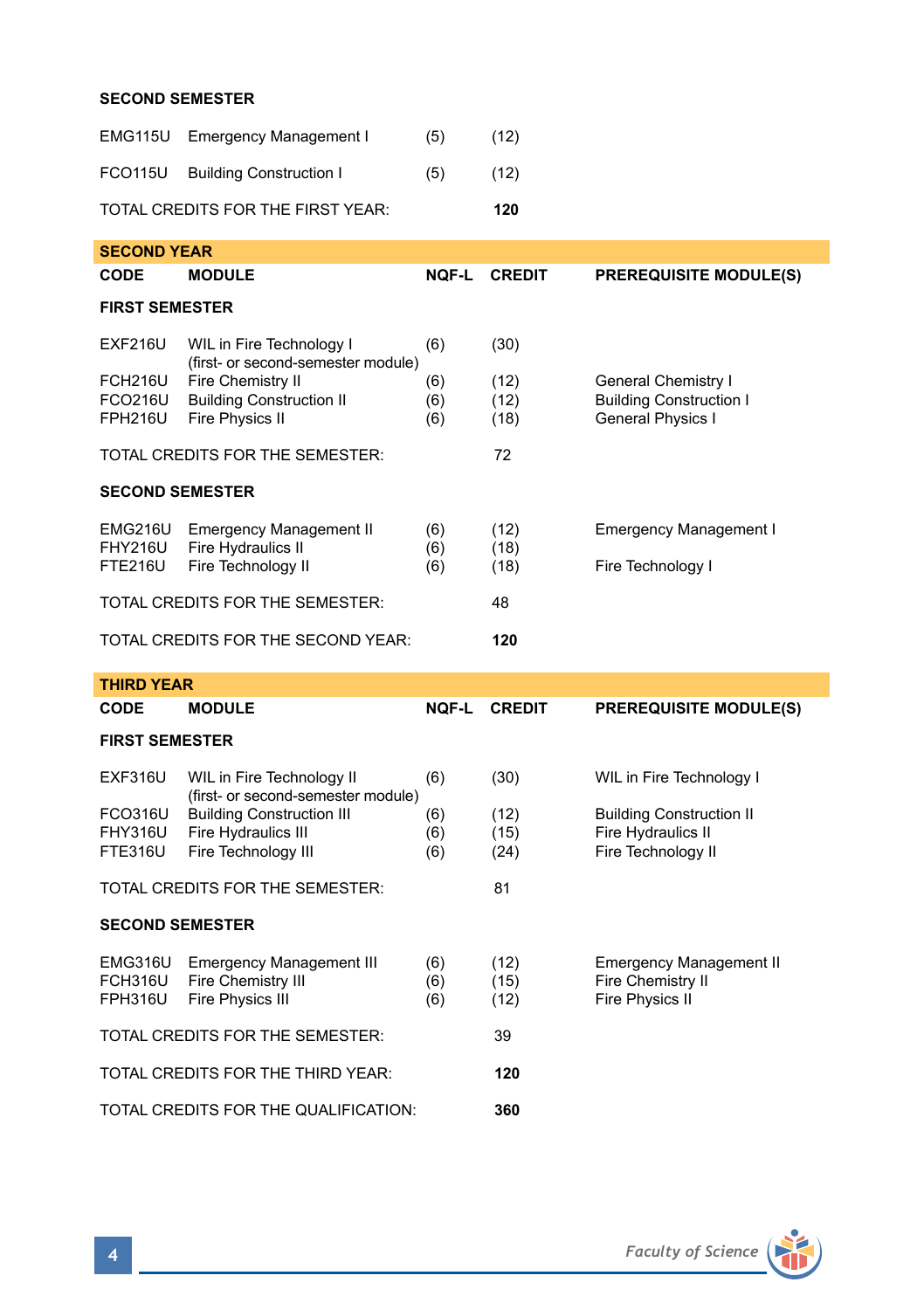# **MODULE INFORMATION (OVERVIEW OF SYLLABUS)**

The syllabus content is subject to change to accommodate industry changes. Please note that a more detailed syllabus is available at the Department or in the study guide that is applicable to a particular module. At time of publication, the syllabus content was defined as follows:

# **B**

### **BUILDING CONSTRUCTION I (FCO115D, FCO115U) 1 X 3-HOUR PAPER** *(Module custodian: Department of Physics)*

Identify unsafe conditions during building construction: building processes and site works, building drawings, foundation, earthwork and concrete, walls and partitions, fireplaces, floor structures and finishing, roofs, glazing and windows, doors, and stairs. (Total notional time: 120 hours)

# **BUILDING CONSTRUCTION II (FCO216D, FCO216U) 1 X 3-HOUR PAPER**

*(Module custodian: Department of Physics)* Identify hazards: fire detection and alarm systems, water supply, fire pumps, automatic sprinkler systems, standpipe and hose systems, special extinguishing systems, and portable fire extinguishers. (Total notional time: 120 hours)

# **BUILDING CONSTRUCTION III (FCO316D, FCO316U) 1 X 3-HOUR PAPER**

# *(Module custodian: Department of Physics)*

Fire safety and the National Building Regulations: preliminary plans and enquiries, classification and designation of occupancies, fire protection plan, fire performance, fire resistance of occupancy and division, separating elements, fire stability of structural elements or components. (Total notional time: 120 hours)

# **C**

## **COMMUNICATION FOR ACADEMIC PURPOSES (11P105U, 11P105X) 1X 3-HOUR PAPER** *(Module custodian: Office of the Executive Dean)*

A workable knowledge of English is an essential skill for any graduate who is required to conduct themselves successfully in a professional working environment. This module will equip students with the competencies required to compose a selection of written texts related to communicating both internally and externally within a professional environment. In addition, the module includes strategies that are essential for the effective communication in various situations, including small groups to avoid unproductive conflict, a multicultural context, etc. (Total notional time: 100 hours)

# **COMPUTER LITERACY (CPL105U, CPL105X) CONTINUOUS ASSESSMENT**

*(Module custodian: End User Computing Unit)* 

This module provides students with foundational knowledge in computing fundamentals, essential digital skills in key applications based on MS Office Suite and network basics (i.e. MS Outlook and Internet). Online exams are mapped with End-User Computing: SAQA 49077 (61591) Core Element as well as Internet and Computing Core Certification (IC3). (Total notional time: 100 hours)

# **E**

# **EMERGENCY MANAGEMENT I (EMG115D, EMG115U) 1 X 3-HOUR PAPER**

# *(Module custodian: Department of Physics)*

Introduction to management: planning, organising and delegating, motivation, control, ethics, corporate social responsibility and corporate governance. Introduction to entrepreneurship: business idea, feasibility studies, setting up a business. (Total notional time: 120 hours)

# **EMERGENCY MANAGEMENT II (EMG216D, EMG216U) 1 X 3-HOUR PAPER**

## *(Module custodian: Department of Physics)*

Communication theory, incident leadership, motivation and self-confidence, team health and safety, conflict management, incident command systems. (Total notional time: 120 hours)

**5** *Faculty of Science*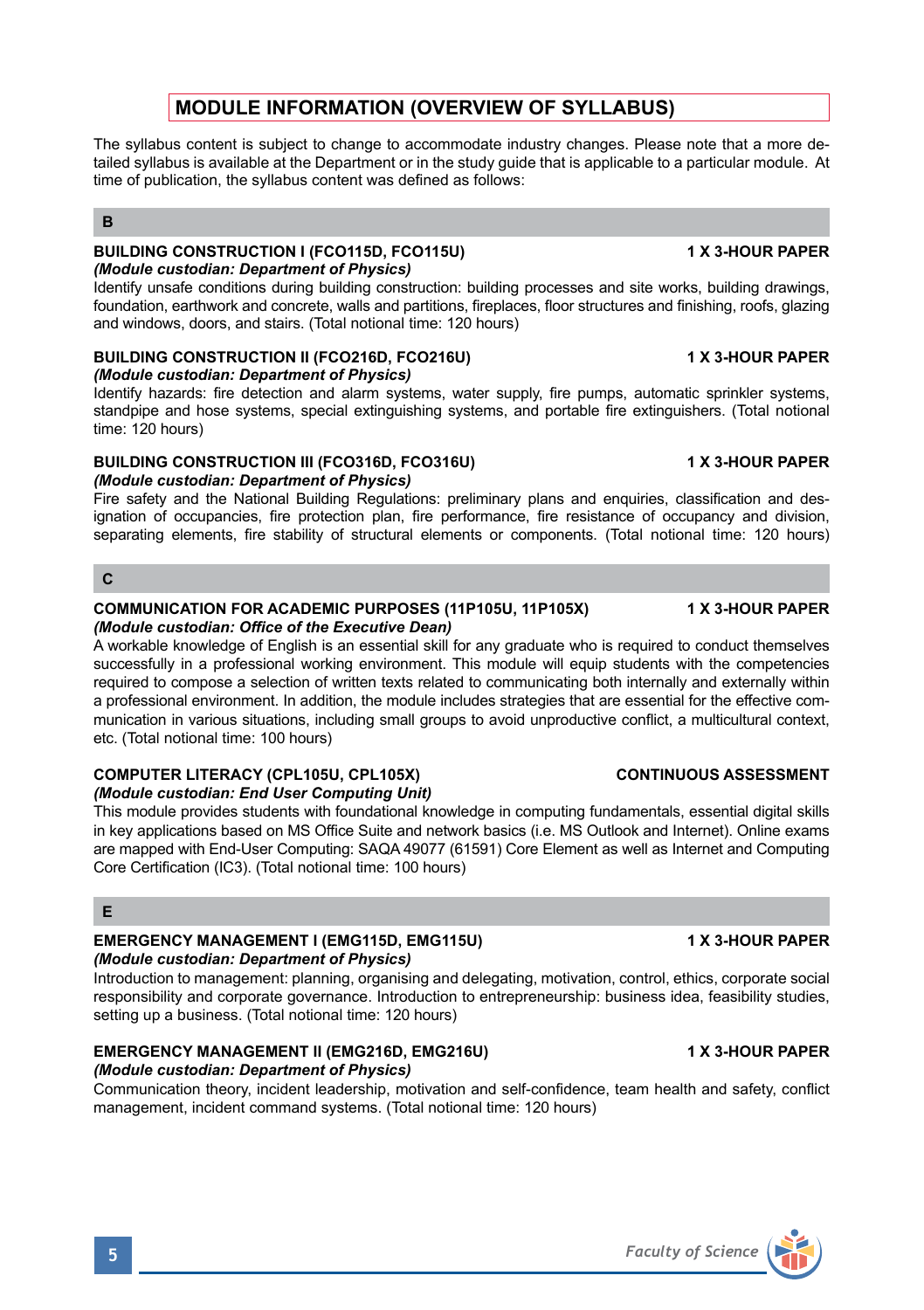# **EMERGENCY MANAGEMENT III (EMG316D, EMG316U) 1 X 3-HOUR PAPER**

### *(Module custodian: Department of Physics)*

Disaster and emergency management: size up and incident command system (ICS), ICS rightsizing for each event, incident rehabilitation, civil unrest, ICS vehicle fires. (Total notional time: 120 hours)

# **F**

# **FIRE CHEMISTRY II (FCH216D, FCH216U) 1 X 3-HOUR PAPER**

*(Module custodian: Department of Chemistry)*

Chemical hazardous materials, principles of chemical reactions, hazardous materials regulations, chemistry of common elements. (Total notional time: 120 hours)

# **FIRE CHEMISTRY III (FCH316D, FCH316U) 1 X 3-HOUR PAPER**

*(Module custodian: Department of Chemistry)* Corrosive materials, water reactive materials, toxic substances, oxidisers. (Total notional time: 150 hours)

# FIRE HYDRAULICS II (FHY216D, FHY216U) 1X 3-HOUR PAPER

*(Module custodian: Department of Physics)* Fluid properties, pressure in fluids, hydrostatic forces, buoyancy, fluid flow, Bernoulli's equation. (Total notional time: 180 hours)

### **FIRE HYDRAULICS III (FHY316D, FHY316U) 1 X 3-HOUR PAPER** *(Module custodian: Department of Physics)*

Fluid flow types, control fluid volume principles and applications, conservation of mass flow and energy, application of extended Bernoulli's equation and draining of tanks, hydraulic power, fluid pumps. (Total notional time: 150 hours)

### **FIRE PHYSICS II (FPH216D, FPH216U) 1 X 3-HOUR PAPER**

*(Module custodian: Department of Physics)*

Rotational kinematics and dynamics, waves and sound, electric forces and fields, electric circuits, magnetic forces and fields, electromagnetic induction, thermodynamics, nuclear physics. (Total notional time: 180 hours)

## **FIRE PHYSICS III (FPH316D, FPH316U) 1 X 3-HOUR PAPER**

*(Module custodian: Department of Physics)*

Heat transfer, frames and structures, thermal expansion of materials, strength of materials, diffusion flames and fire plumes, refrigeration, thermodynamics, automatic fire detectors, radioactivity. (Total notional time: 120 hours)

### **FIRE TECHNOLOGY I (FTE115D, FTE115U) 1 X 3-HOUR PAPER** *(Module custodian: Department of Physics)*

Overview of the firefighting career in South Africa, fire appliance maintenance, dash warning lights, vehicle systems, turntable ladder, dust explosion, ventilation, wildland firefighting, marine firefighting. (Total notional time: 120 hours)

# **FIRE TECHNOLOGY II (FTE216D, FTE216U) 1 X 3-HOUR PAPER**

*(Module custodian: Department of Physics)*

Overview of the aviation environment, general aviation, airport environment, communication, aircraft familiarisation, emergency planning, general aviation incidents, incidents on and off airport property, training and incident management. (Total notional time: 180 hours)

# **FIRE TECHNOLOGY III (FTE316D, FTE316U) 1 X 3-HOUR PAPER**

# *(Module custodian: Department of Physics)*

Fire behaviour, fire extinguishment, safety on fire ground, incident command system (ICS), pre-fire planning, high rise building fires, occupational health and safety, fire department communication, managing customer service, overview of disaster management. (Total notional time: 240 hours)